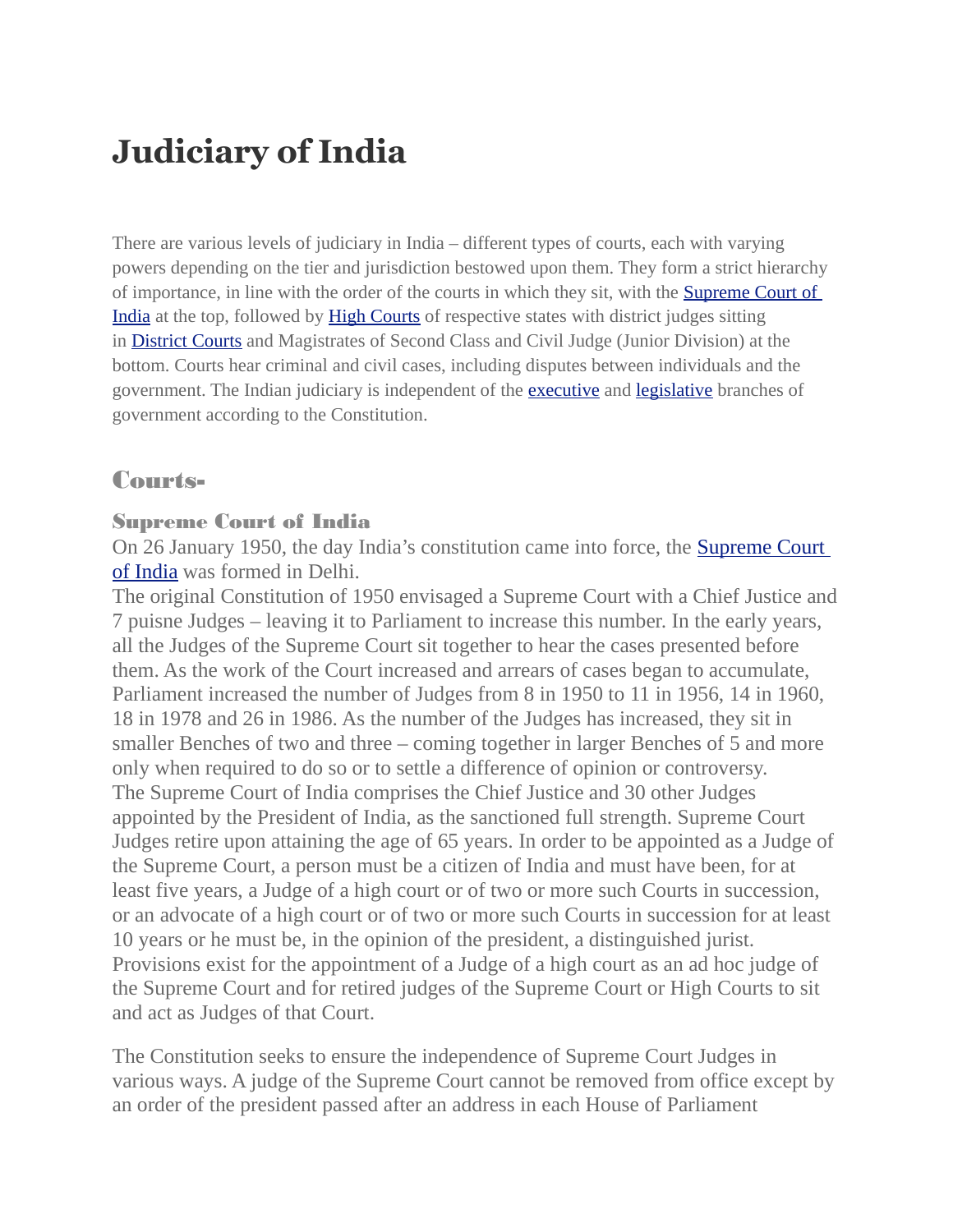supported by a majority of the total membership of that House and by a majority of not less than two-thirds of members present and voting, and presented to the president in the same Session for such removal on the ground of proved misbehaviour or incapacity. A person who has been a Judge of the Supreme Court is debarred from practising in any court of law or before any other authority in India.

The proceedings of the Supreme Court are conducted in English only. [Supreme Court](http://www.supremecourtofindia.nic.in/scrules1966.pdf)  [Rules, 1966](http://www.supremecourtofindia.nic.in/scrules1966.pdf) are framed under [Article 145 of the Constitution](http://www.indiankanoon.org/doc/1537130/) to regulate the practice and procedure of the Supreme Court.

The [Supreme Court of India](https://en.wikipedia.org/wiki/Supreme_Court_of_India) is the highest court of the land as established by [Part V,](https://en.wikisource.org/wiki/Constitution_of_India/Part_V#Chapter_IV_.7BThe_Union_Judiciary.7D)  [Chapter IV](https://en.wikisource.org/wiki/Constitution_of_India/Part_V#Chapter_IV_.7BThe_Union_Judiciary.7D) of the [Constitution of India.](https://en.wikipedia.org/wiki/Constitution_of_India) According to the Constitution of India, the role of the Supreme Court is that of a federal court, guardian of the Constitution and the highest court of appeal. Articles 124 to 147 of the Constitution of India lay down the composition and jurisdiction of the Supreme Court of India. Primarily, it is an appellate court which takes up appeals against judgments of the High Courts of the states and territories. However, it also takes writ petitions in cases of<sup>[\[3\]](https://en.wikipedia.org/wiki/Judiciary_of_India#cite_note-4)</sup> serious human rights violations or any petition filed under Article 32 which is the right to constitutional remedies or if a case involves a serious issue that needs immediate resolution. The Supreme Court of India had its inaugural sitting on 28 January 1950, and since then has delivered more than 24,000 reported judgments.

#### High Courts

There are 29 High Courts at the State level. **[Article 141](https://en.wikisource.org/wiki/Constitution_of_India/Part_V#Article_141_.7BLaw_declared_by_Supreme_Court_to_be_binding_on_all_courts.7D)** of the Constitution of India mandates that they are bound by the judgments and orders of the **Supreme Court of** [India](https://en.wikipedia.org/wiki/Supreme_Court_of_India) by precedence. These courts have jurisdiction over a state, a union territory or a group of states and union territories. Below the High Courts are a hierarchy of subordinate courts such as the civil courts, family courts, criminal courts and various other [district courts.](https://en.wikipedia.org/wiki/District_Courts_of_India) High courts are instituted as [constitutional courts](https://en.wikipedia.org/wiki/Constitutional_court) under [Part VI,](https://en.wikisource.org/wiki/Constitution_of_India/Part_VI#Chapter_V_.7BThe_High_Courts_in_the_States_for_7D)  [Chapter V,](https://en.wikisource.org/wiki/Constitution_of_India/Part_VI#Chapter_V_.7BThe_High_Courts_in_the_States_for_7D) Article 214 of the [Indian Constitution.](https://en.wikipedia.org/wiki/Constitution_of_India)

The High Courts are the principal civil courts of **[original jurisdiction](https://en.wikipedia.org/wiki/Original_jurisdiction)** in the state along with District Courts which are subordinate to the High courts. However, High courts exercise their original civil and criminal jurisdiction only if the courts subordinate to the high court in the state are not competent (not authorised by law) to try such matters for lack of pecuniary, territorial jurisdiction. High courts may also enjoy original jurisdiction in certain matters if so designated specifically in a state or Federal law. e.g.: Company law cases are instituted only in a high court.

However, primarily the work of most High Courts consists of Appeals from lower courts and writ petitions in terms of [Article 226](https://en.wikisource.org/wiki/Constitution_of_India/Part_VI#Article_226_.7BPower_of_High_Courts_to_issue_certain_writs.7D) of the [Constitution of India.](https://en.wikipedia.org/wiki/Constitution_of_India) Writ Jurisdiction is also original jurisdiction of High Court. The precise territorial jurisdiction of each High Court varies.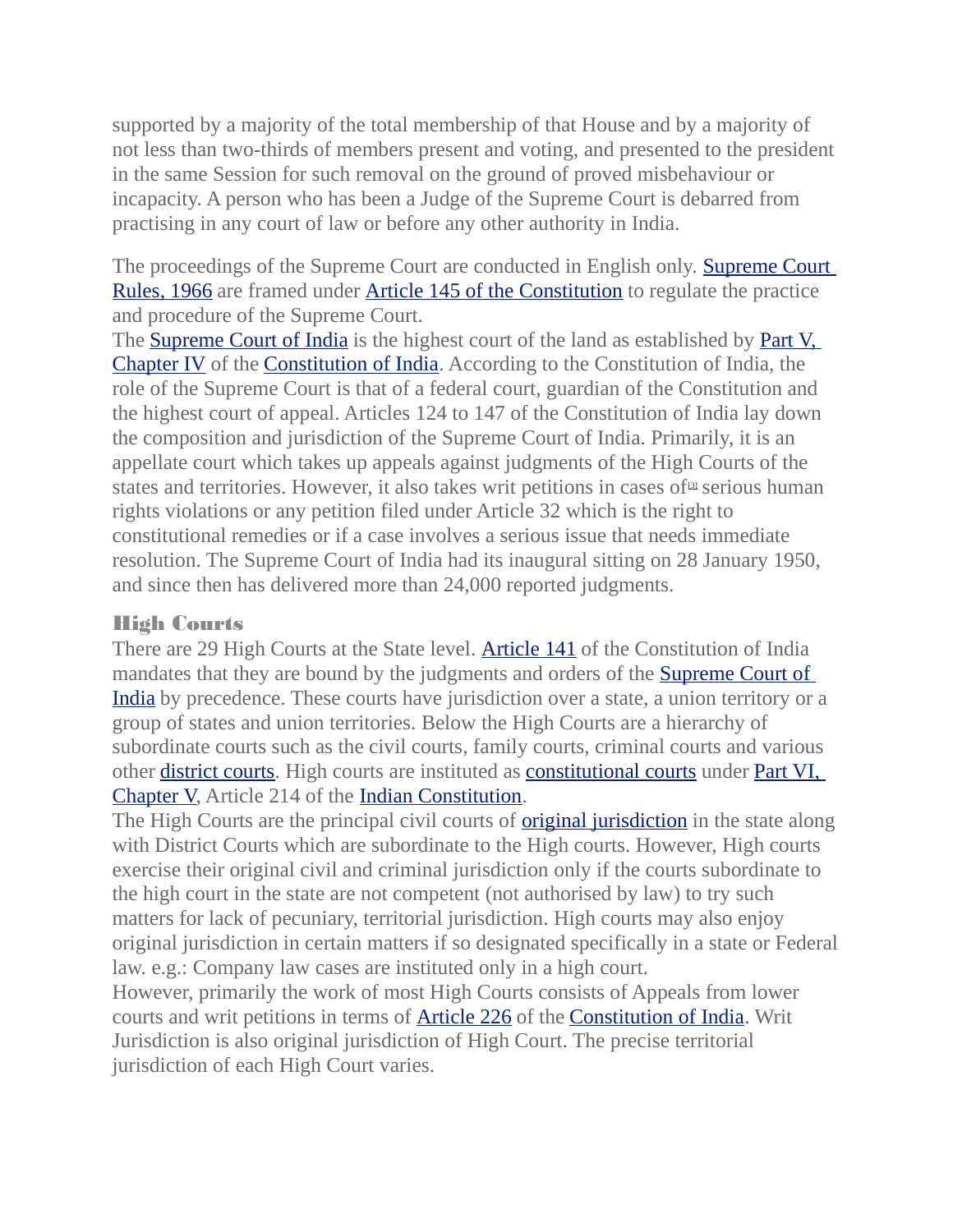Judges in a high court are appointed by the President after consultation with the **Chief** [Justice of India,](https://en.wikipedia.org/wiki/Chief_Justice_of_India) Chief Justice of High Court and the governor of the state. The number of judges in a court is decided by dividing the average institution of main cases during the last five years by the national average, or the average rate of disposal of main cases per judge per year in that High Court, whichever is higher.<sup>[1]</sup>

The [Calcutta High Court](https://en.wikipedia.org/wiki/Calcutta_High_Court) is the oldest High Court in the country, established on 2 July 1862, whereas the **[Allahabad High Court](https://en.wikipedia.org/wiki/Allahabad_High_Court)** is the largest, having a sanctioned strength of judges at 160.

High courts which handle a large number of cases of a particular region, have permanent *belanch* (or a branch of the court) established there. For litigants of remote regions, 'circuit benches' are set up, which work for those days in a month when judges visit.<sup>[\[4\]](https://en.wikipedia.org/wiki/Judiciary_of_India#cite_note-5)</sup>

## District courts

The **[District Courts of India](https://en.wikipedia.org/wiki/District_Courts_of_India)** are established by the **[State governments in India](https://en.wikipedia.org/wiki/State_governments_in_India)** for

every district or for one or more districts together taking into account the number of

cases, population distribution in the district. They administer justice in India at

a [district](https://en.wikipedia.org/wiki/Districts_of_India) level. These courts are under administrative control of the [High Court](https://en.wikipedia.org/wiki/High_Courts_of_India) of

the [Statet](https://en.wikipedia.org/wiki/State_(India))o which the district concerned belongs. The decisions of District court are

subject to the appellate jurisdiction of the concerned High court. $[5]$ The district court is presided over by one District Judge appointed by the state Government. In addition to the district judge there may be number of Additional District Judges and Assistant District Judges depending on the workload. The Additional District Judge and the court presided have equivalent jurisdiction as the District Judge and his district court.<sup>[\[6\]](https://en.wikipedia.org/wiki/Judiciary_of_India#cite_note-District_Courts_of_India_-_official_website-7)</sup>The district judge is also called "Metropolitan session judge" when he is presiding over a district court in a city which is designated "Metropolitan area" by the state Government.<sup>[2]</sup>The district court has appellate jurisdiction over all subordinate courts situated in the district on both civil and criminal matters. Subordinate courts, on the civil side (in ascending order) are, Junior Civil Judge Court, Principal Junior Civil Judge Court, Senior Civil Judge Court (also called sub-court). Subordinate courts, on the criminal side (in ascending order) are, Second Class Judicial Magistrate Court, First Class Judicial Magistrate Court, Chief Judicial Magistrate Court.In addition 'Family Courts" are established to deal with matrimonial disputes alone. The Principal judge of family court is equivalent to District Judge.

## Village Courts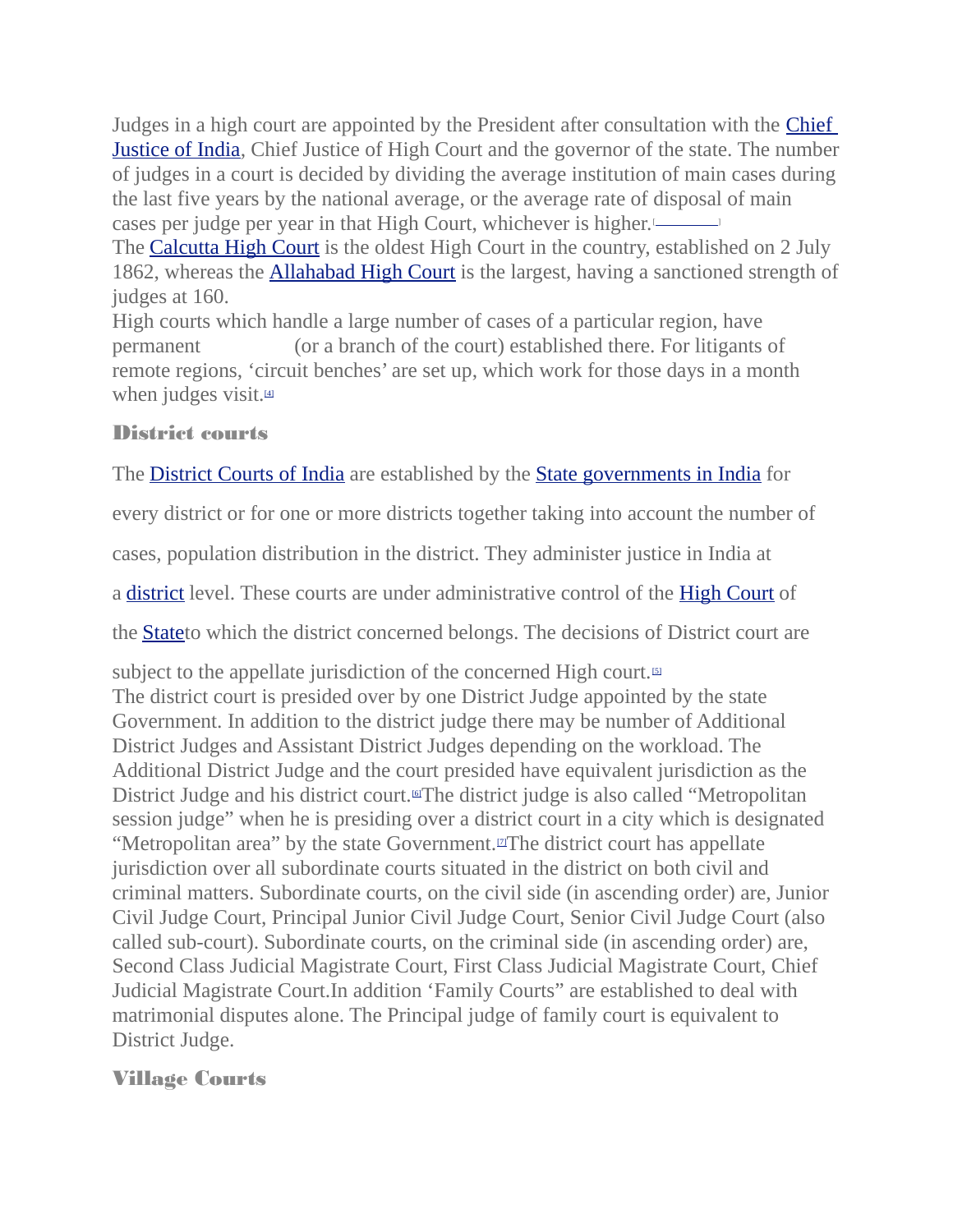Village courts, called [Lok Adalat](https://en.wikipedia.org/wiki/Lok_Adalat) (people's court) or [Nyaya Panchayat](https://en.wikipedia.org/wiki/Nyaya_Panchayat) (justice of the villages), compose a system of **alternative dispute resolution**.<sup>88</sup>

They were recognized through the 1888 [Madras Village Court Act,](https://en.wikipedia.org/w/index.php?title=Madras_Village_Court_Act&action=edit&redlink=1) then developed (after 1935) in various provinces and (after 1947) Indian states.<sup> $\Omega$ </sup> The model from the Gujarat State (with a judge and two assessors) was used from the 1970s onwards. $\mathbb{I}$  In 1984 the Law Commission recommended to create Nyaya Panchayats in rural areas with laymen ("having educational attainments").<sup>[\[8\]](https://en.wikipedia.org/wiki/Judiciary_of_India#cite_note-lay-justice-india-9)</sup> The 2008 Gram Nyayalayas [Act](https://en.wikipedia.org/wiki/Gram_Nyayalayas_Act,_2008) have foreseen 5,000 mobile courts in the country for judging petty civil (property cases) and criminal (up to 2 years of prison) cases.<sup> $\text{M}$ </sup> However, the Act has not been enforced properly, with only 151 functional Gram Nyayalayas in the country (as of May 2012) against a target of 5000 such courts.<sup> $\Omega$ </sup> The major reasons behind the nonenforcement includes financial constraints, reluctance of lawyers, police and other government officials.[\[9\]](https://en.wikipedia.org/wiki/Judiciary_of_India#cite_note-fundcrunchtoi-10)

## Issues

According to the World Bank, "although India's courts are notoriously inefficient, they at least comprise a functioning independent judiciary"<sup>100</sup> A functioning judiciary is the guarantor of fairness and a powerful weapon against corruption. But people's experiences fall far short of this ideal. Corruption in the judiciary goes beyond the bribing of judges. Court personnel are paid off to slow down or speed up a trial, or to make a complainant go away.

Citizens are often unaware of their rights, or resigned, after so many negative experiences, to their fate before a corrupt court. Court efficiency is also crucial, as a serious backlog of cases creates opportunities for demanding unscheduled payments to fast-track a case. $101$ 

Indian Judiciary Issues have been depicted in several films, one of them being a 2015, Marathi film, \_\_\_\_\_\_\_.

### Pendency of cases

Indian courts have millions of pending cases. $\mu$ <sup>2</sup> For instance, the **Delhi High** [Court](https://en.wikipedia.org/wiki/Delhi_High_Court) could take 466 years to clear all cases with it despite taking an average of about five minutes to dispose each.<sup>[\[13\]](https://en.wikipedia.org/wiki/Judiciary_of_India#cite_note-466years-14)</sup> Traffic *channel* , police and cheque bounce cases make up nearly half of all pending cases.[\[14\]](https://en.wikipedia.org/wiki/Judiciary_of_India#cite_note-15)[\[15\]](https://en.wikipedia.org/wiki/Judiciary_of_India#cite_note-16) It is an established fact which the Govt. of India accepts that there is 40% shortage of judicial staff  $160$ 

The vast number of cases pending in the Supreme Court as well as the other lower courts has defeated the very purpose of the judicial system. For justice delayed, is in effect justice denied. Judiciary is no longer attracting the best legal talent because of disparity in the income of bright young lawyers and the emoluments of judicial officers. In order to attract persons of the right caliber to the judicial cadre, System must improve their service conditions, particularly of the trial court judges. In recent years scandals about lack of integrity have besmirched the reputation of the judiciary.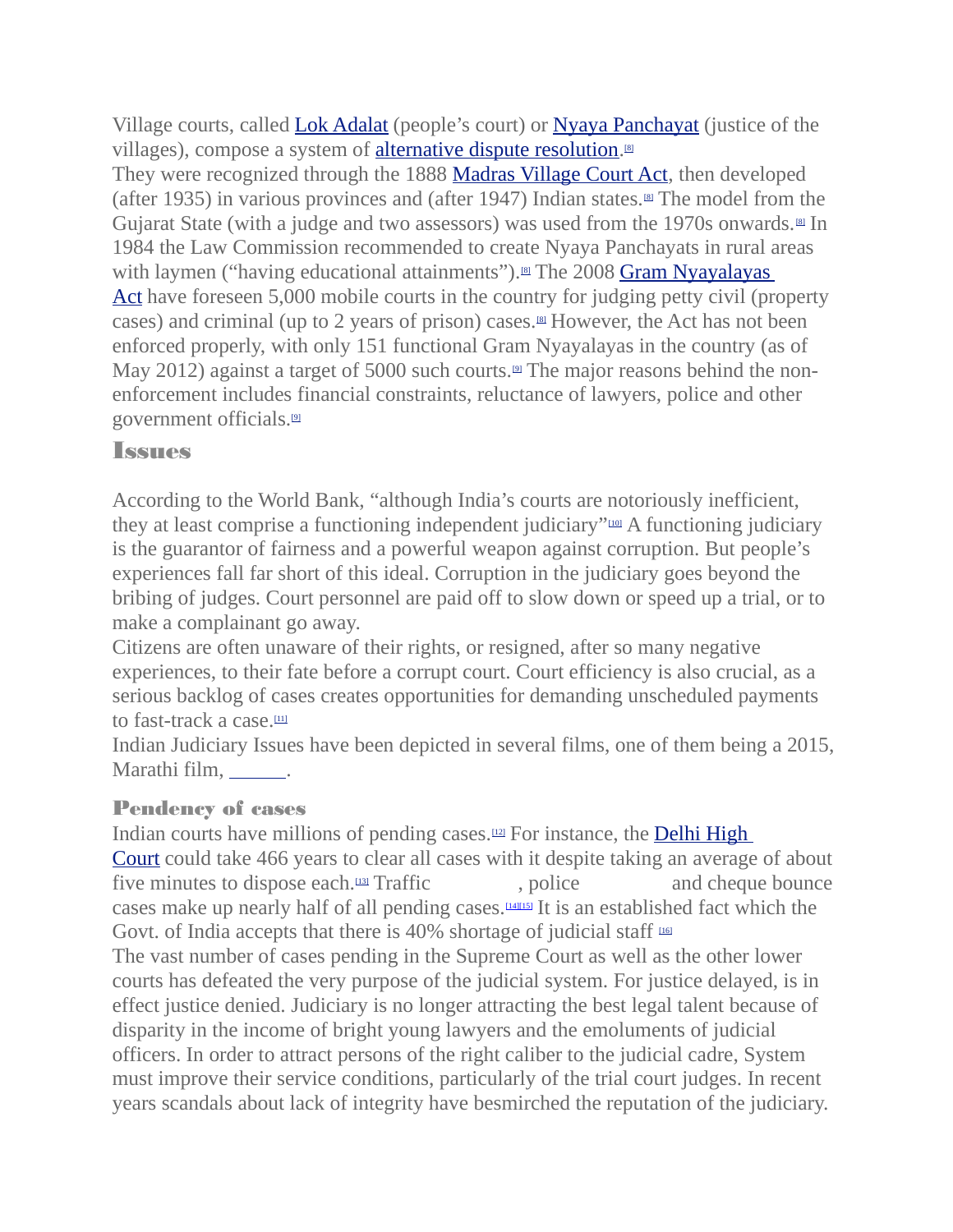The sub-ordinate judiciary works in appalling conditions. Any reform undertaken must be in its totality rather than in isolation. $1/17$ 

On 12 January 2012, a Supreme Court bench said that people's faith in judiciary was decreasing at an alarming rate, posing a grave threat to constitutional and democratic governance of the country. It acknowledged some of the serious problems of a large number of vacancies in trial courts, unwillingness of lawyers to become judges, and the failure of the apex judiciary in filling vacant HC judges posts.

It wanted to seek answers from the government on **amicus curiae**'s suggestion that access to justice must be made a **[constitutional right](https://en.wikipedia.org/wiki/Constitutional_right)** and consequently the executive must provide necessary infrastructure for ensuring every citizen enjoyed this right. It also wanted the Government of India to detail the work being done by the National Mission for Justice Delivery and Legal Reforms.<sup>[\[18\]](https://en.wikipedia.org/wiki/Judiciary_of_India#cite_note-Supreme_Court_chides_itself.2C_govt_for_judicial_backlog-19)[\[19\]](https://en.wikipedia.org/wiki/Judiciary_of_India#cite_note-Reforms_could_see_disposal_of_cases_in_three_years-20)[\[20\]](https://en.wikipedia.org/wiki/Judiciary_of_India#cite_note-Government_sets_up_National_Mission_for_Justice_Delivery-21)</sup>

There have been cases where ordinary citizens have been charged for espionage while overstaying their visa or straying across the international land or maritime boundary and languishing in prison for years due to the slow redressal process.<sup>[\[21\]](https://en.wikipedia.org/wiki/Judiciary_of_India#cite_note-22)</sup>

To reduce pendency, 'Fast-track courts', 'Evening courts/Morning courts' were set up and have met with mixed success so far.<sup>[\[22\]](https://en.wikipedia.org/wiki/Judiciary_of_India#cite_note-23)[\[23\]](https://en.wikipedia.org/wiki/Judiciary_of_India#cite_note-24)</sup> 'Mobile courts' are being set up to bring 'justice at the doorsteps'<sup>[\[24\]](https://en.wikipedia.org/wiki/Judiciary_of_India#cite_note-25)</sup> of litigants of far-flung remote and backward rural areas.<sup>[\[25\]](https://en.wikipedia.org/wiki/Judiciary_of_India#cite_note-26)</sup> However, Lok Adalats an informal, alternative mechanism has been a phenomenal success in tackling pendency, especially in pre-litigation matters, settling fresh cases before they become full-blown disputes and enter the courts.<sup>[\[26\]](https://en.wikipedia.org/wiki/Judiciary_of_India#cite_note-27)[\[27\]](https://en.wikipedia.org/wiki/Judiciary_of_India#cite_note-28)[\[28\]](https://en.wikipedia.org/wiki/Judiciary_of_India#cite_note-29)</sup>

#### Judicial corruption

Corruption is rampant in India's courts. According to [Transparency International,](https://en.wikipedia.org/wiki/Transparency_International) judicial corruption in India is attributable to factors such as "delays in the disposal of cases, shortage of judges and complex procedures, all of which are exacerbated by a preponderance of new laws".[\[29\]](https://en.wikipedia.org/wiki/Judiciary_of_India#cite_note-30) Most disturbing is the fact that corruption has reached the highest judicial forum i.e. [Supreme Court of India.](https://en.wikipedia.org/wiki/Supreme_Court_of_India) Some notable cases include:

- 1. In December 2009, legal activist and Supreme Court lawyer [Prashant Bhushan](https://en.wikipedia.org/wiki/Prashant_Bhushan) stated in court, "out of the last 16 to 17 Chief Justices, half have been corrupt"<sup>[\[30\]](https://en.wikipedia.org/wiki/Judiciary_of_India#cite_note-.27My_Honest_And_Bonafide_Perception.27-31)[\[31\]](https://en.wikipedia.org/wiki/Judiciary_of_India#cite_note-Six_corrupt_CJIs_named_by_Prashant_Bhushan-32)</sup> In November 2010, former Law Minister, [Shanti Bhushan](https://en.wikipedia.org/wiki/Shanti_Bhushan) echoed [Prashant Bhushan'](https://en.wikipedia.org/wiki/Prashant_Bhushan)s claim.<sup>[\[32\]](https://en.wikipedia.org/wiki/Judiciary_of_India#cite_note-Shanti_Bhushan_makes_news_again-33)</sup>
- 2. There have been allegations that judges with doubtful integrity were elevated within the higher judiciary and campaigns held for their impeachment.<sup>[\[33\]](https://en.wikipedia.org/wiki/Judiciary_of_India#cite_note-Wrong_people_sometimes_elevated_to_higher_judiciary:_Ex-CJI_Verma-34)</sup>
- 3. In November 2011, a former Supreme Court Justice [Ruma Pal](https://en.wikipedia.org/wiki/Ruma_Pal) slammed the higher judiciary for what she called the seven sins. She listed the sins as:
	- 1. Turning a blind eye to the injudicious conduct of a colleague
	- 2. Hypocrisy the complete distortion of the norm of judicial independence
	- 3. Secrecy the fact that no aspect of judicial conduct including the appointment of judges to the High and Supreme Court is transparent
	- 4. Plagiarism and prolixity meaning that very often SC judges lift whole passages from earlier decisions by their predecessors and do not acknowledge this – and use long-winded, verbose language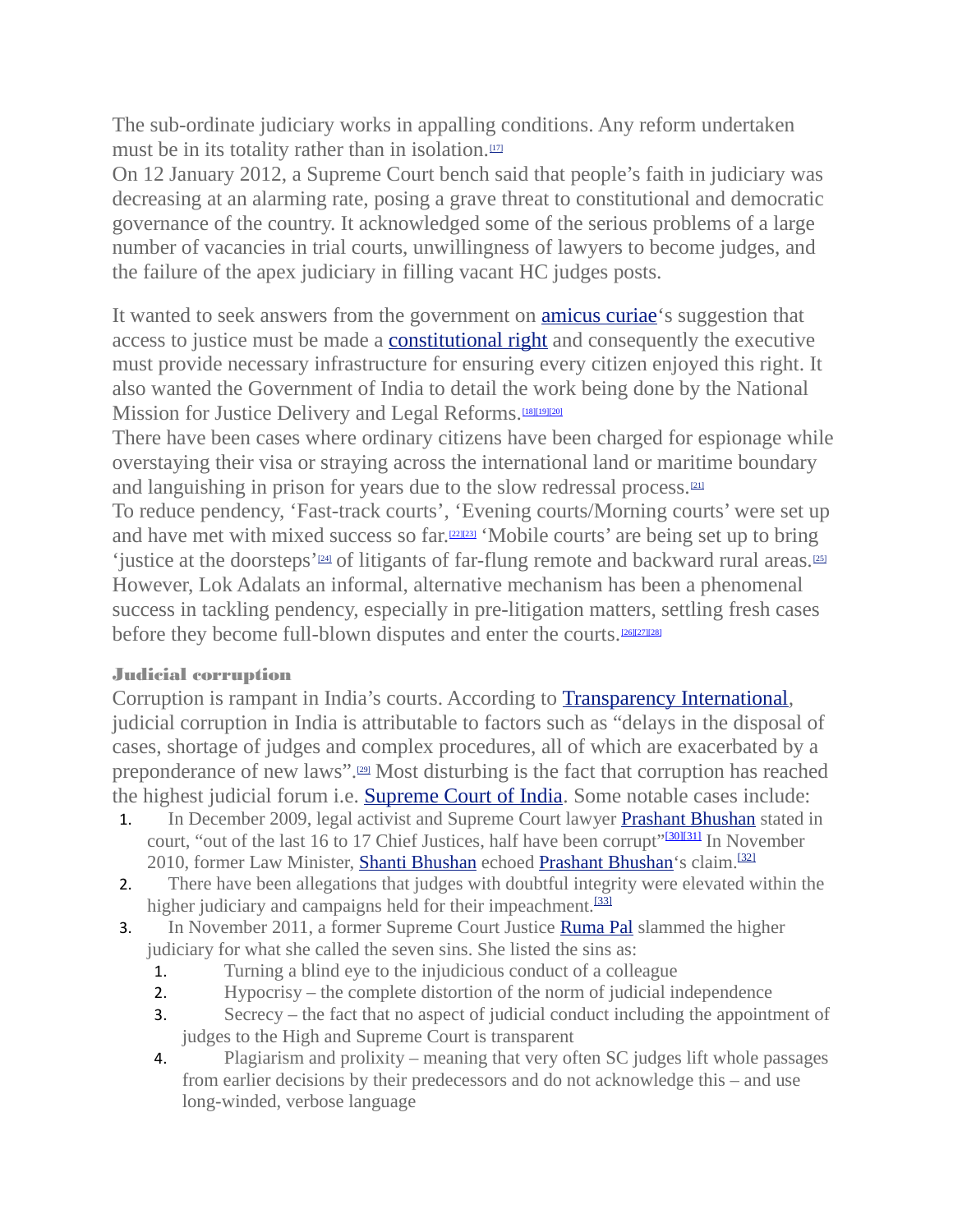- 5. Self Arrogance wherein the higher judiciary has claimed crass superiority and independence to mask their own indiscipline and transgression of norms and procedures
- 6. Professional arrogance whereby judges do not do their homework and arrive at decisions of grave importance ignoring precedent or judicial principle
- 7. Nepotism wherein favors are sought and dispensed by some judges for gratification of varying manner.<sup>[\[34\]](https://en.wikipedia.org/wiki/Judiciary_of_India#cite_note-Former_Indian_Supreme_Court_Justice_Examines_Corruption_in_the_Judiciary-35)</sup>
- 4. In 2011, **Soumitra Sen**, former judge at the **[Calcutta High Court](https://en.wikipedia.org/wiki/Calcutta_High_Court)** became the first judge in the India to be impeached by the **[Rajya Sabha](https://en.wikipedia.org/wiki/Rajya_Sabha)** for misappropriation of funds.

### E-Courts Mission Mode Project

The **[E-courts](https://en.wikipedia.org/w/index.php?title=E-courts&action=edit&redlink=1)** project was established in the year 2005.<sup>[\[36\]](https://en.wikipedia.org/wiki/Judiciary_of_India#cite_note-E-Courts-37)</sup> According to the project, all the courts including taluk courts will get computerised. As per the project in 2008, all the District courts were initialised under the project. In 2010, all the District court were computerised. The entry of back log case has started. The IT department had one system officer and two system assistants in each court. They initiated the services in the Supreme Court in June 2011. The case lists and the judgements of most district courts are available in [http://lobis.nic.in.](http://lobis.nic.in/) [in http://judis.nic.in](http://judis.nic.in/) is used to connect all High Courts and Supreme Court judgements and cause list. These websites are updated daily by a technical team. Now the establishment work is going on taluk courts.

The project also includes producing witnesses through [video conferencing.](https://en.wikipedia.org/wiki/Video_conferencing) Filing cases, proceedings, and all other details will be in computers. Each district court contains 1 system officer and 2 system assistants. This technical manpower is involved in training the staff, updating web sites.<sup>[[*citatorologyce]*]</sup>

## Judicial Service Centre

This is a part of e-court project. The judicial service centres are available in all court campus. The Public as well as the advocates can walk in directly and ask for the case status, stage and next hearing dates. This service is provided for free.<sup>[\[](https://en.wikipedia.org/wiki/Wikipedia:Citation_needed)[*citaton edd* ]</sup>

## **History**

## Jury trial

The first [jury trial](https://en.wikipedia.org/wiki/Jury_trial) decided by an English jury in India happened in Madras (today Chennai) in 1665, for which Ascentia Dawes (probably a British woman) was charged by a grand jury with the murder of her slave girl, and a petty jury, with six Englishmen and six Portuguese, found her not guilty.[\[8\]](https://en.wikipedia.org/wiki/Judiciary_of_India#cite_note-lay-justice-india-9) With the development of the East India Company empire in India, the jury system was implemented inside a dual system of courts: In Presidency Towns (Calcutta, Madras, Bombay), there were Crown Courts and in criminal cases juries had to judge British and European people (as a privilege) and in some cases Indian people; and in the territories outside the Presidency Towns (called "moffussil"), there were Company Courts (composed with